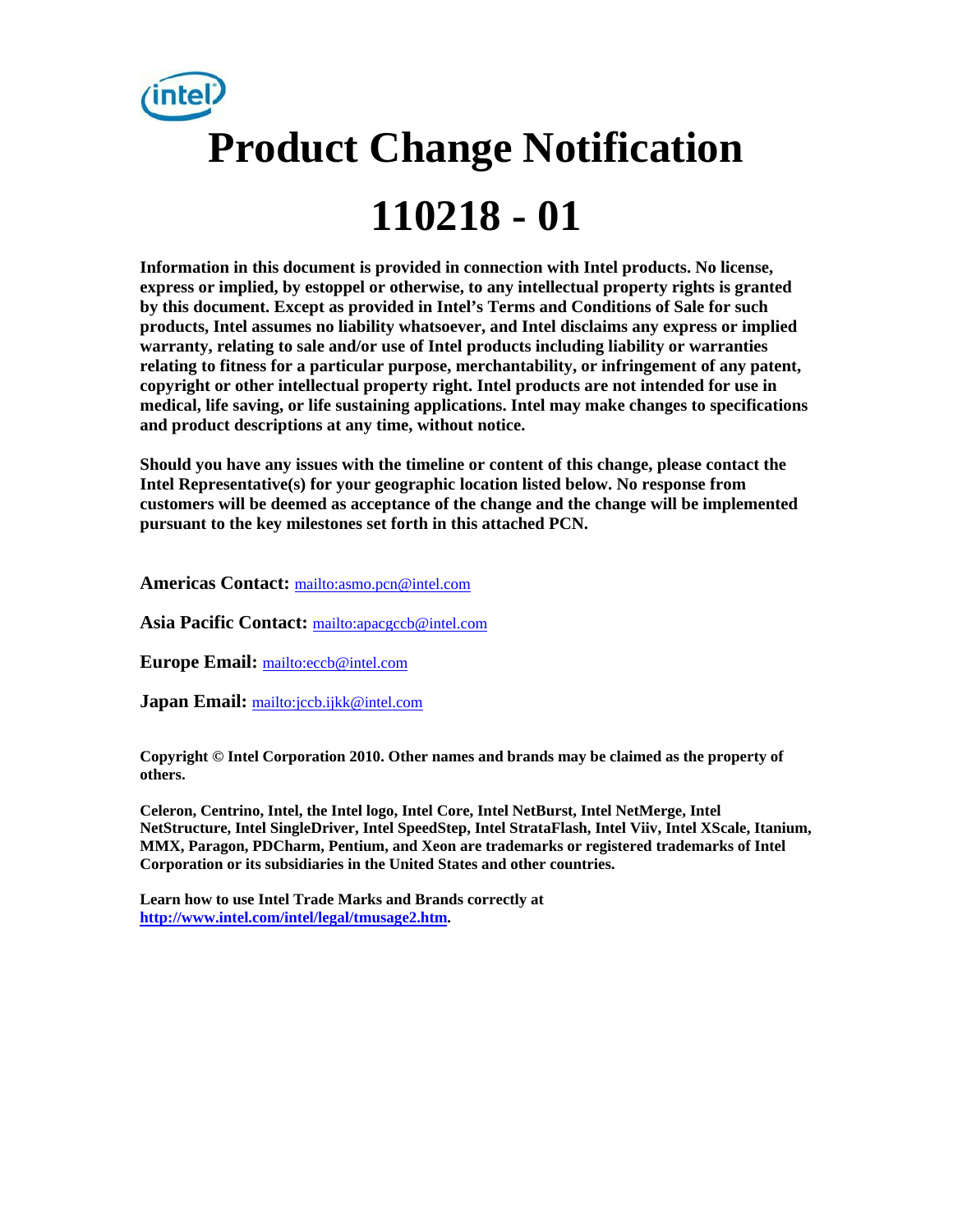# *(intel)* **Product Change Notification**

| <b>Change Notification #:</b> | 110218 - 01                                               |
|-------------------------------|-----------------------------------------------------------|
| <b>Change Title:</b>          | <b>Boxed Intel® Desktop Board D510MO,</b>                 |
|                               | Nettop, Boxed Intel <sup>®</sup> Desktop Board            |
|                               | <b>D510MO, Nettop, 10 Pack, Intel<sup>®</sup> Desktop</b> |
|                               | <b>Board D510MO, Nettop, Intel<sup>®</sup> Desktop</b>    |
|                               | Board D510MOV, Nettop, LVDS, PCN                          |
|                               | 110218-01, Product Design, PCB change for                 |
|                               | new Vreg controller, Reason for Revision:                 |
|                               | PCN cancelled due to supply line readiness                |
| <b>Date of Publication:</b>   | <b>November 29, 2010</b>                                  |

**Key Characteristics of the Change:**

Product Design

#### **Forecasted Key Milestones:**

**Date Customer Must be Ready to Receive Post-Conversion Material:** Nov 15, 2010

#### **Description of Change to the Customer:**

#### **Reason for Revision: PCN cancelled due to supply line readiness**

The date of "First Availability of Post-Conversion Material" is the projected date that a customer may expect to receive the Post-Conversion Materials. This date is determined by the projected depletion of inventory at the time of the PCN publication. The depletion of inventory may be impacted by changes to supply and demand, therefore, although customers should be prepared to receive the Post-Converted Materials on this date, Intel will continue to ship and customers may continue to receive the pre-converted materials until the inventory has been depleted.

Intel has implemented the following change: The PCB has been changed and a new Vreg controller is being used.

#### **Customer Impact of Change and Recommended Action:**

This change has been thoroughly evaluated to ensure that there are no quality or reliability implications to our customers. Intel validation of a new board revision does not include testing with older versions of BIOS. This change is not expected to cause a change to the Microsoft Windows\* operating system's software driver stack.